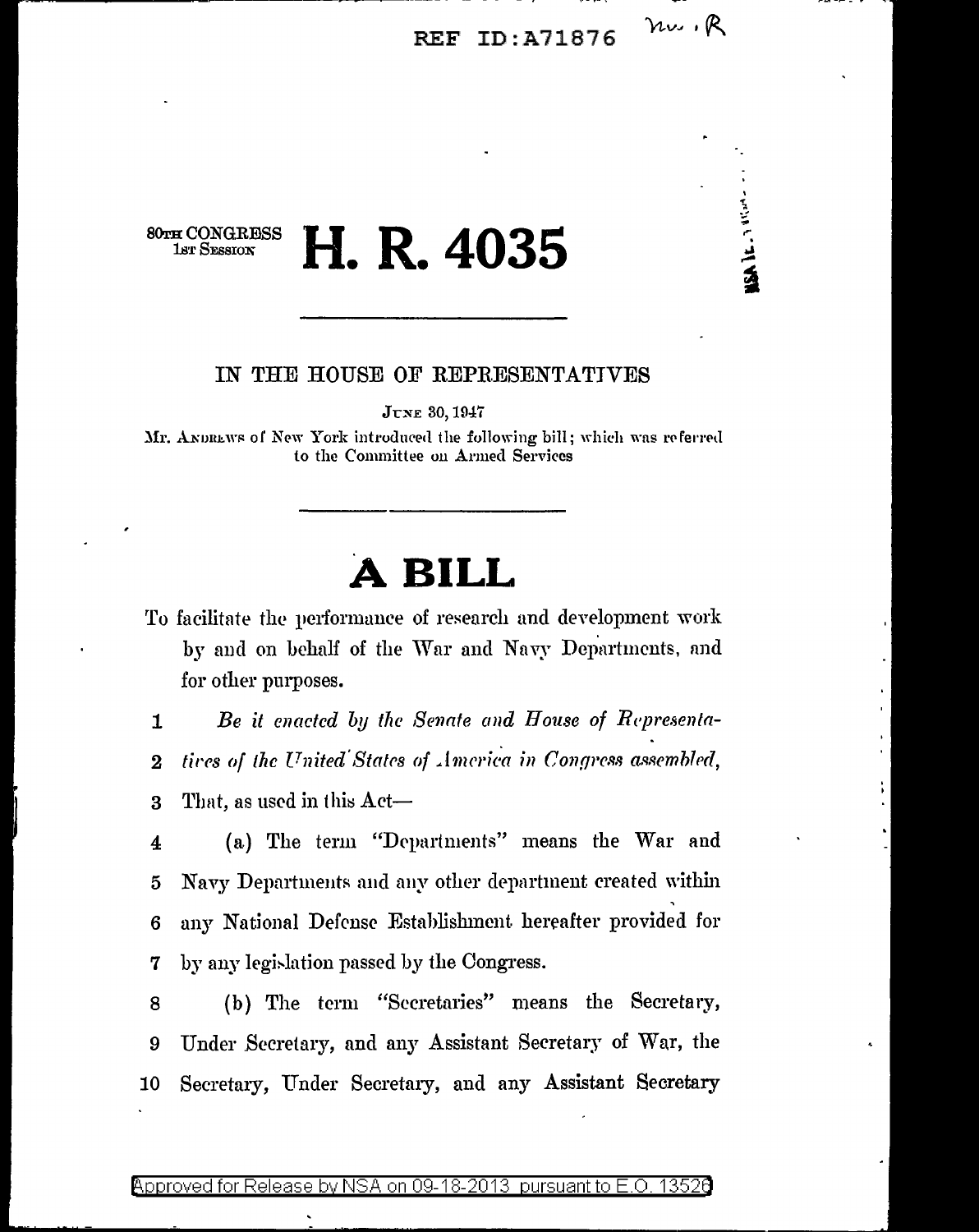$\overline{2}$ 

of the Navy, and the Secretary, Under Secretary and any  $\mathbf{1}$  $\bf{2}$ Assistant Secretary of any other department, as defined in 3 subsection (a) hereof.

WW IPA

Ţ.

 $\overline{\mathbf{1}}$ SEC. 2. Each of the Secretaries is hereby authorized 5 to establish a Research Advisory Committee, or panel, for 6 his Department. In addition, each of the Secretaries may 7 authorize the establishment of similar committees, or panels. 8 in any technical service, bureau, or office of his respective Department by the Chief thereof, and the Secretary of War 9 10 may authorize the establishment of a similar committee 11 or panel in the Army Air Forces by the Chief thereof.  $12$ The members of the committees or panels provided for 13 herein shall be chosen from persons in civilian life who  $14$ are preeminent in the fields of science or technology. They 15 shall serve for such term or terms, shall meet at such times **16** and places, and shall perform such duties, as may be speci-17 fied by the person designating them. Each member of 18 any such committee or panel shall be entitled to compen-19 sation in an amount not to exceed \$50 for each day or 20 part of a day he shall be in attendance at any regularly  $21$ called meeting of such committee or panel, and shall be  $22\,$ allowed actual and necessary transportation expenses and 23 not to exceed \$10 per diem in lieu of subsistence when  $24$ engaged, away from his permanent residence or place of 25 business, in attendance at such meetings, or in the per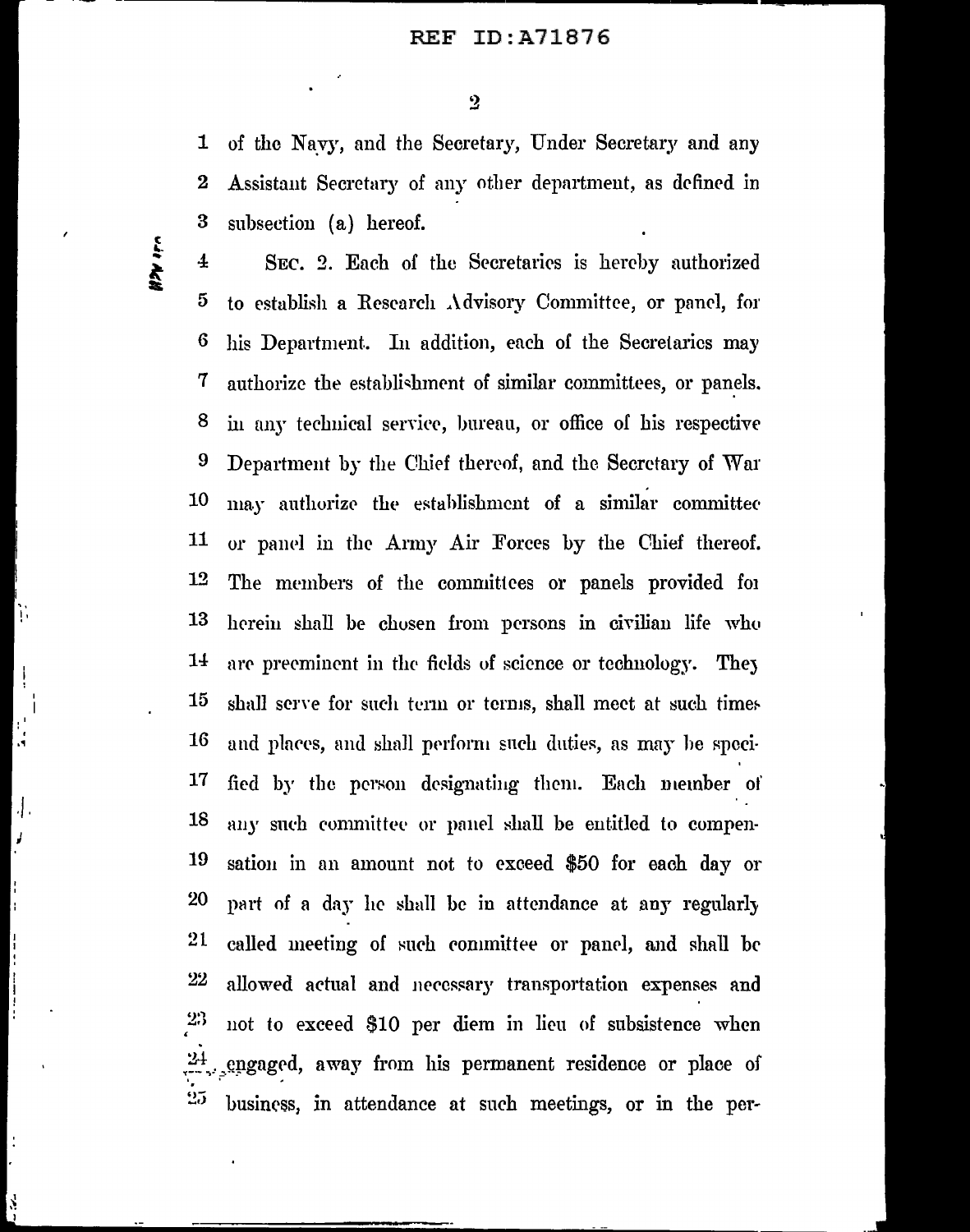$\bf{8}$ 

formance of such other duties as a member of such com- $\mathbf{I}$ mittee or panel as may be specified by the person designat- $\overline{2}$ ing him: Provided, That nothing contained in sections 41, 3 109, or 113 of the Criminal Code (U.S.C., title 18, secs.  $\overline{4}$ 93, 198 and 203); in Revised Statutes, section 190 (U.S. ี : 5 C., title 5, sec. 99); in section 19 (c) of the Contract 6 Settlement Act of 1944 (U. S. C., title 41, sec. 119);  $\overline{7}$ or in any other provision of Federal law imposing restric-8  $\boldsymbol{9}$ tions, requirements, or penalties in relation to the employ-10 ment of persons, the performance of services, or the payment 11 or receipt of compensation in connection with any claim, 12 proceeding, or matter involving the United States, shall 13 apply to any such person solely by reason of membership 14 on such committee or panel. Members of all such com-15 mittees or panels may be designated without regard to the 16 provisions of the civil-service or classification laws: Pro-. vided further, That the provisions of the Act of July 12, 17 18 (R. S., 3679; U. S. C., title 31, sec. 665), as 1870 19 amended, shall not apply to the acceptance of voluntary 20 service by any member of any such committee or panel. 21 SEC. 3. For the purpose of promoting and conducting 22 scientific rescarch and development work, each of the Secre-23 taries is authorized to employ expert scientific, technical, and  $24$ professional personnel, pursuant to the provisions of section 15 of the Act of August 2, 1946 (Public Law 600, Seventy-25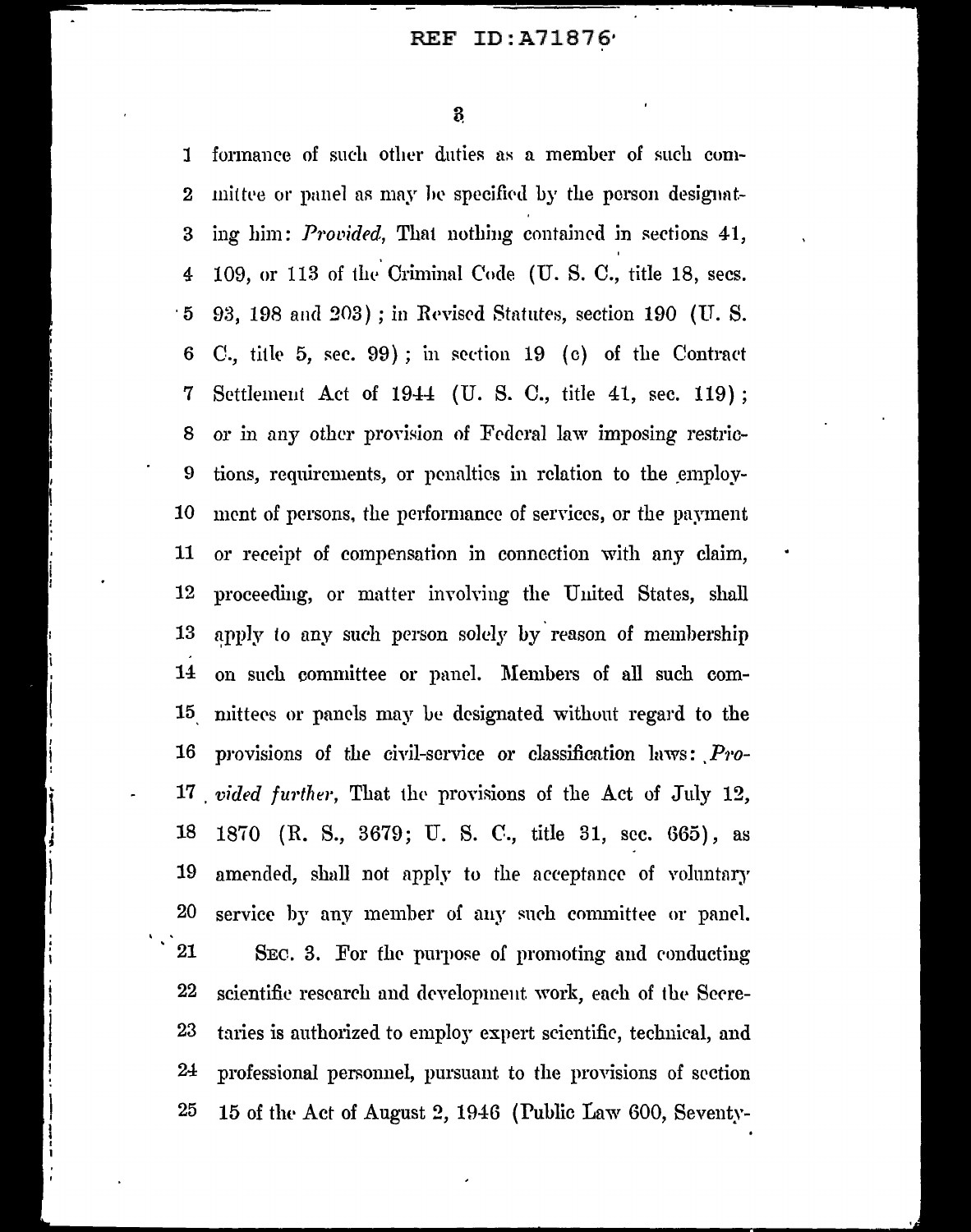#### ID:A71876 **REF**

4

ninth Congress): *Provided*, That no provision of law pro-1  $\bf{2}$ hibiting payment of compensation or expenses to any person not a citizen of the United States shall apply to any person 3 employed hereunder. 4

5 SEC. 4. There are hereby authorized to be appropriated 6 such amounts as may be necessary to enable the Departments 7 to carry out their respective scientific research and develop-8 ment programs. Any funds so appropriated, and any other funds heretofore or hereafter made available for the research  $\boldsymbol{\vartheta}$ 10 and development programs of the Departments, shall, if 11 obligated during the fiscal year or years for which appro-12 priated, remain available for expenditure for four fiscal years 13 following the fiscal year or years for which appropriated.

 $14$ SEC. 5. (a) Any contract for research or development, 15 or both, may provide for the acquisition or construction by, 16 or furnishing to, the contractor of research, developmental, 17 or test facilitise, determined by the Secretary concerned to be 18 necessary for the performance thereof. Such research, de-19 velopmental, or test facilities may be acquired or constructed 20 at Government expense, and may be furnished to the con-21 tractor by lease, loan, or sale at fair value, and with or without 22 reimbursement to the Government for the use thereof: 23 *Provided*, That nothing contained in this subsection shall be 24 deemed to authorize construction of a permanent nature of 25 buildings or of additions to or extensions of buildings, the cost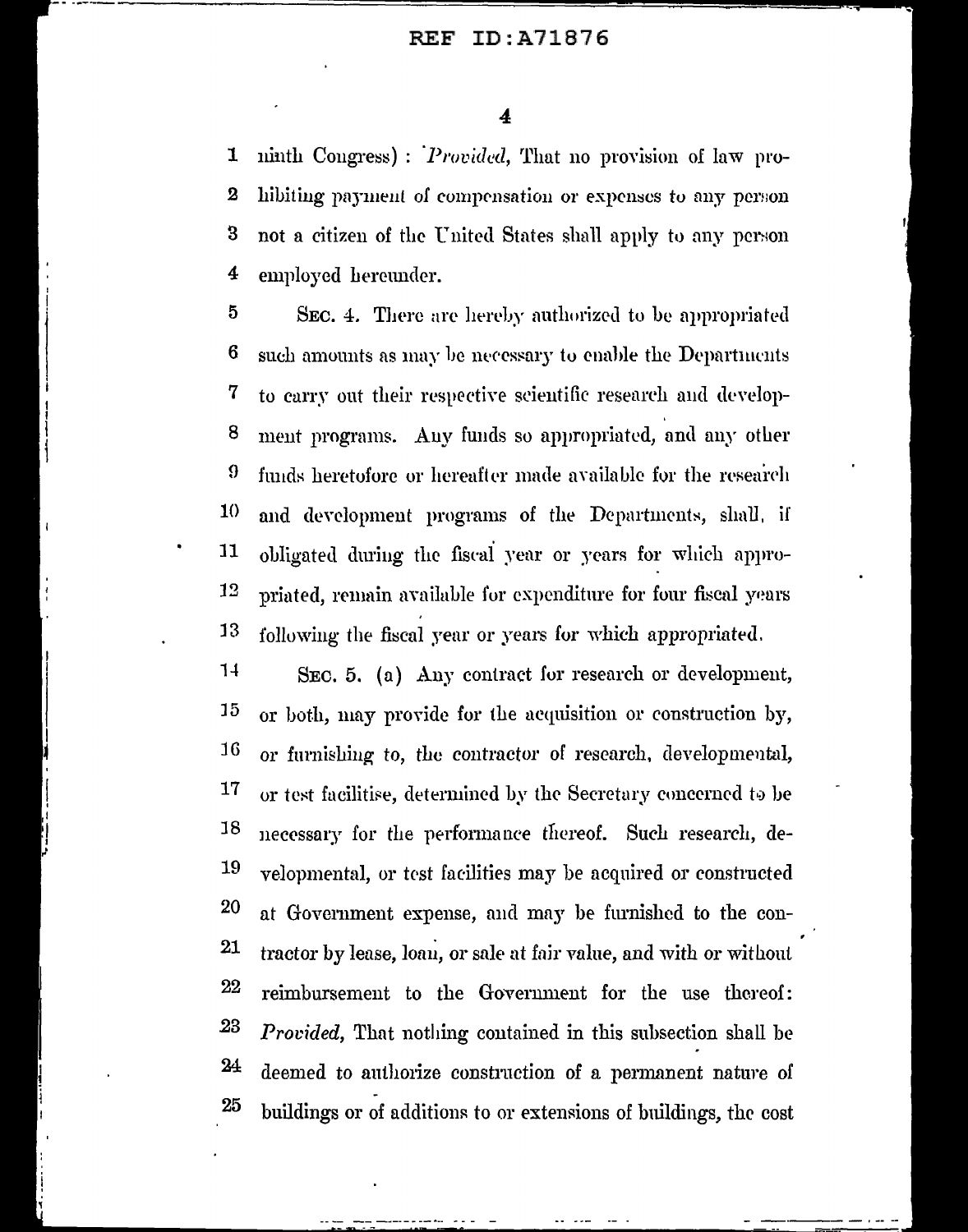$\tilde{5}$ 

*i* of which in any case exceeds \$20,000: *Provided further,* 2 That nothing contained herein shall be deemed to authorize the 3 installation or construction of facilities or property not owned • 4 by the Government which would not be readily removable 5 or separable without unreasonable expense or unreasonable 6 loss of Yalue, unless adequate- provision is made in the con-7 tract for (1) reimbursement to the Government of the fair 8 value of such facilities upon the completion or termination of 9 the contract, or within a reasonable time thereafter, or ( 2) an 10 option in the Government to acquire the underlying land, 11 or ( 3) such other proyisions as will in the opinion of the 12 Secretary concerned be adequate to protect the Government's 13 interest in such facilities: *And provided further*, That all 14 moneys arising from sales or reimbursement under this suh-15 section shall be covered into the Treasury as miscellaneous 16 receipts.

17 (b) With the approval of the Secretary concerned, any 18 contract for research or development, or both, may provide 19 that the Government will indemnify the contractor against 20 either or both of the following, to the extent that they arise 21 out of the performance of said contract, and are not com-22 pensated by insurance or otherwise:  $(1)$  Liability on ac-23 count of claims (including reasonable expenses of litigation 24 or settlement of such claims), by third persons, including

 $H. R. 4035 - 2$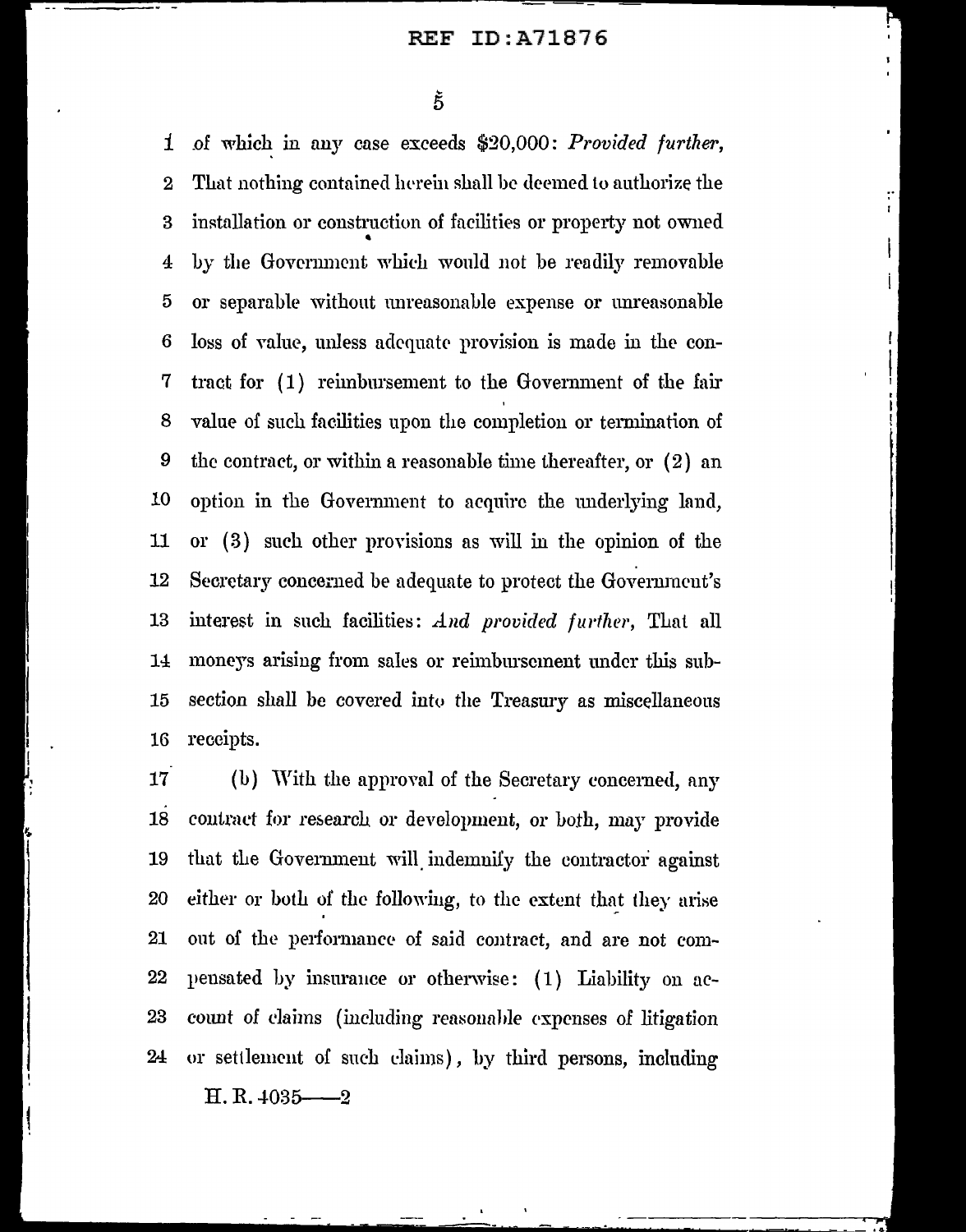6

I

1 employees of the contractor, for death, bodily injury, or 2 loss of or damage to property: *Provided*, That any contract 3 so providing shall also contain appropriate provisions for • 4 notice to the Government of snits or actions filed, or claims 5 made, against the contractor, with respect to any alleged · 6 liability for such death, bodily injury, or loss or damage to 7 property, and for control of 01· assistance in the defense 8 of any such suit, action, or claim, by the Government, at 9 its election; and (2) loss or damage to property of the 10 contractor arising as a result of a risk defined in the contract. 11 to be unusual: *Provided further*, That no payment shall be I 12 made by the Government under authority of this subsection  $13$  (b) unless the amount thereof shall first have been certified 14 to be just and reasonable by the Secretary concerned or by 15 mt official of the Department designated for such purpose 16 by the Secretary: *And provided further,* That any such 17 payment may be made out of any funds obligated for the 18 performance of such contract, out of any funds available 19 for research and development work and not otherwise obli-20 gated, or out of any funds appropriated by the Congress 21 for the making of such payments.

22 SEC. 6. Each of the Secretaries is authorized to pre-23 scribe, with the approval of the Comptroller General of the 24 United States, regulations for his Department stating the 25 extent to which vouchers for funds expended imder any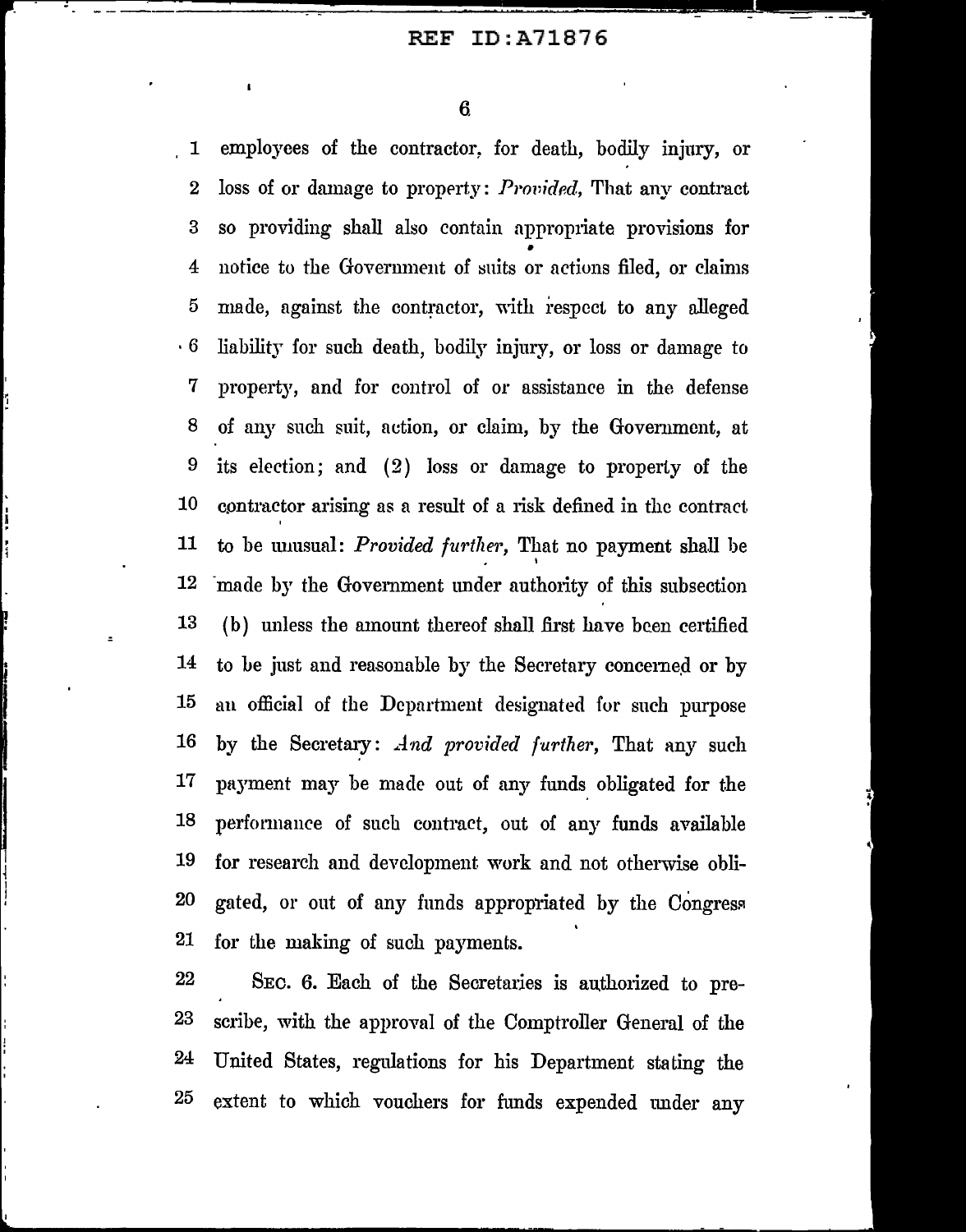ï.

Ţ.

. 1 contract for research or dcYelopmcnt, or both, shall be sub-2 ject to itemization or substantiation prior to payment, without 3 regard to the limitations of other laws relating to the 4 expenditure of public funds and accounting therefor. In 5 settling the arcoiints of any disbursing officer, the General 6 Accounting Office shall allow any disbursements made pur-7 suant to such regulations, notwithstanding any other provi-8 sious of law.

9 SEC. 7. Each of the Secretaries is authorized to publish 10 or arrange for the publication of scientific and technical 11 information resulting from the research and development 12 programs conducted by the departments, so as to further 13 the full dissemination of information of scientific value con-14 sistent with the national interest.

15 SEC. 8. Each of the Secretaries is authorized to dele-16 gate any authority provided by this Act, except the au-17 thority under the seeond proviso in subsection 5 (a) hereof, 18. but including the making of any other determination or 19 decision hereunder, to the chiefs of the technical services, 20 bureaus, or offices (and, in the case of the Secretary of 21 War, to the Chief of the  $\Lambda$ rmy Air Forces), and to one 22 assistant to each such chief: *Provided*, That the power to 23 negotiate, execute, and administer contracts for research or 24 development, or both, may be further delegated, subject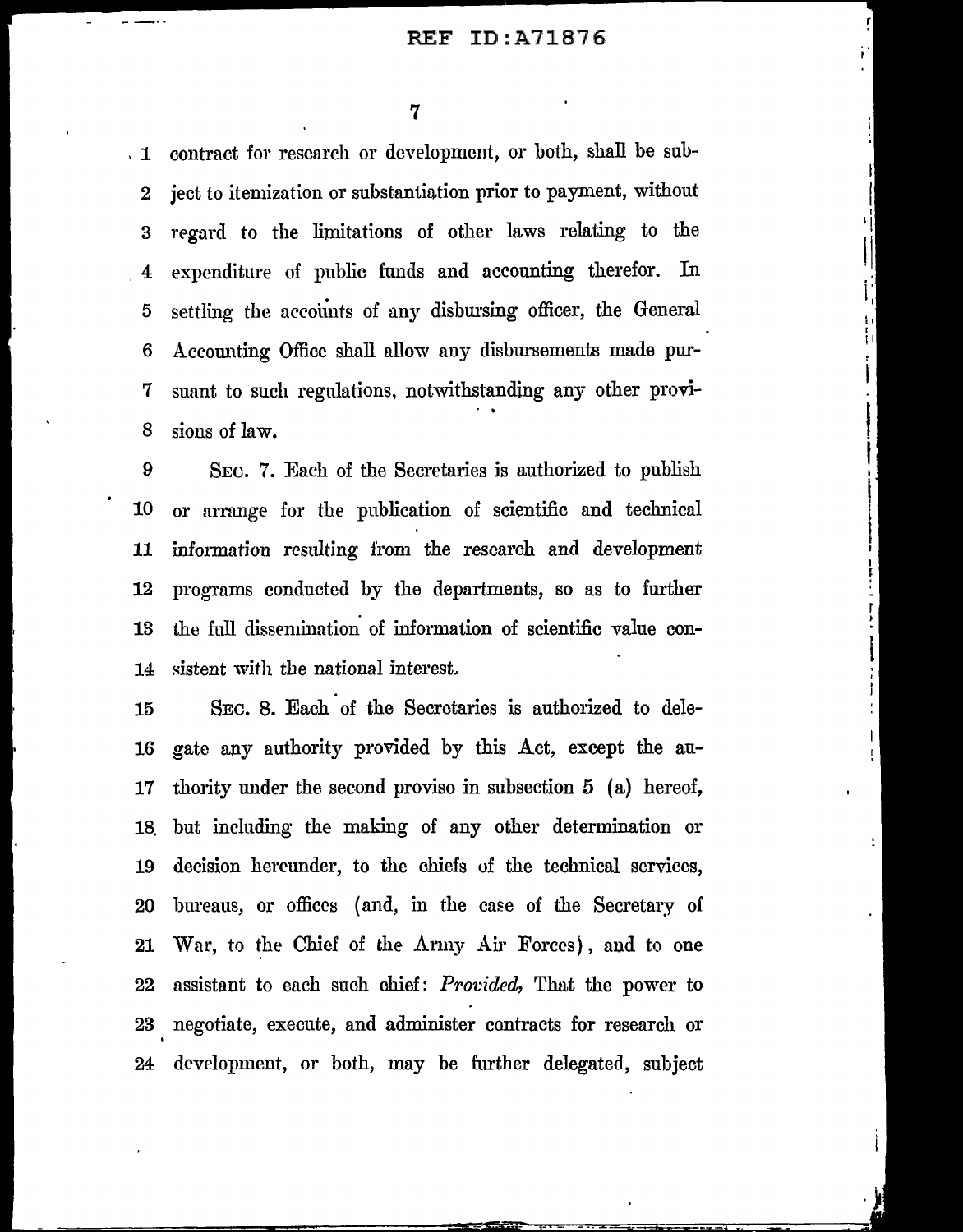## REF ID:A71876

---~-\

 $\sqrt{2}$ 

I • ' II

1 to the provisions of any other applicable 1aw, in accordance 2 with regulations issued by the Secretary concerned.

3 SEC. 9. (a) Nothing contained in this  $\Lambda$ ct shall be 4 deemed to modify or repeal any of the provisions of the 5 Armed Services Procurement Act of 1947, or, except to 6 the extent that they are inconsistent herewith, any of the 7 provisions of Public Law 588, Seventy-ninth Congress, 8 second session (60 Stat. 779).

9 (h) The provisions of this Act shall be regarded as 10 separable, and the invalidity of any such provision shall not 11 affect the validity of the remainder. The invalidity of any 12 provision hereof as to one Dcpnrtmeut shall not affect its 13 validity as to the other.

--~--- --.-- -